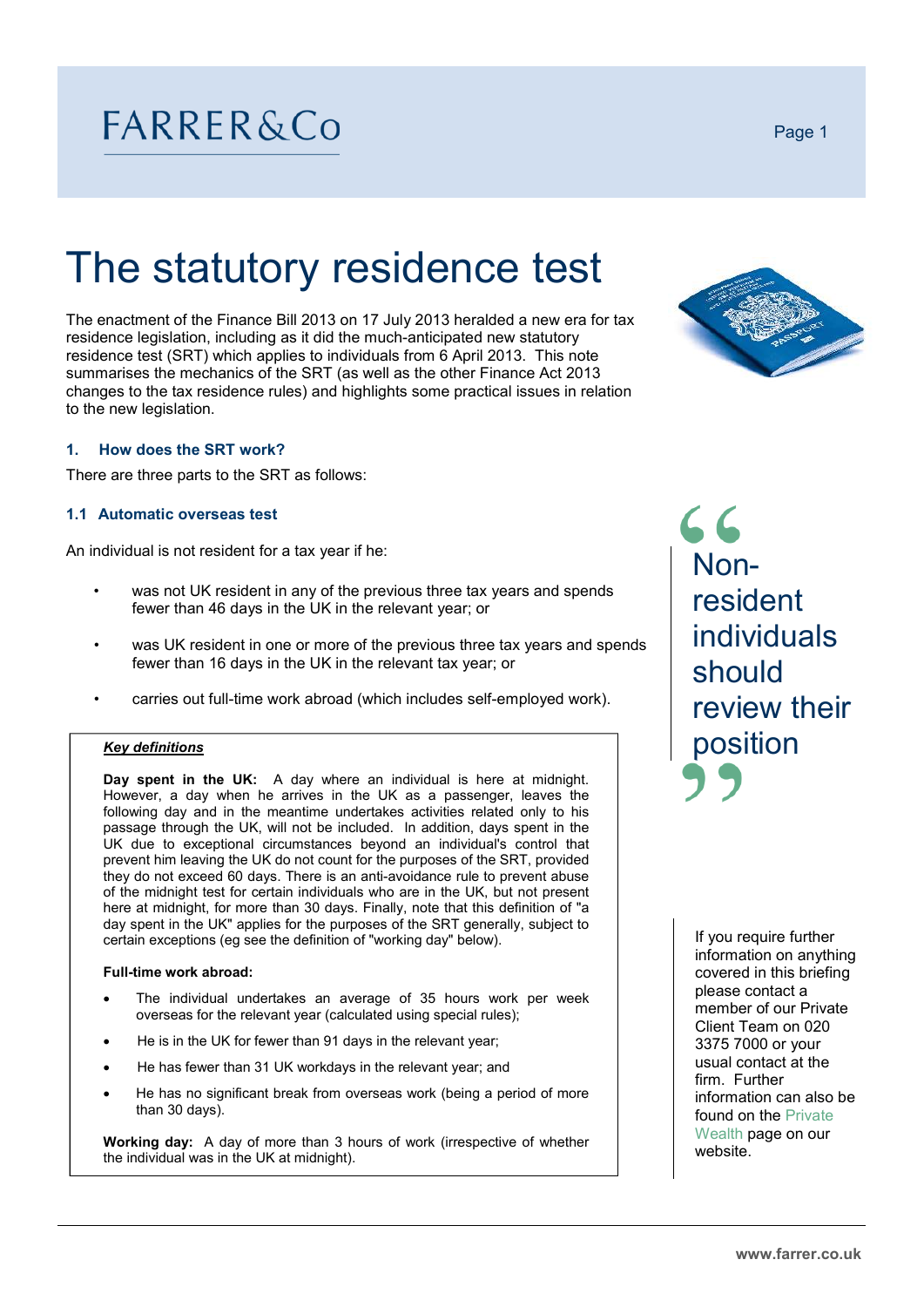# F&  $\bigcap$

#### **1.2 Automatic residence test**

An individual who does not meet the Automatic Overseas Test will be resident for a tax year if he:

- spends 183 days or more in the UK in the relevant year; or
- has a UK home; or
- works full-time in the UK (which includes self-employed work).

#### *Key definitions*

**UK home:** The individual has a home in the UK during the relevant year and:

- he is present here for a total of at least 30 days in the relevant year; and
- there is a period of 91 consecutive days (at least 30 days of which fall within the relevant year) during which he has that UK home and either no overseas home, or one or more overseas homes in which he spends a total of less than 30 days in the relevant year.

An individual will be treated as present at the home for a day if he has been there for any length of time on that day (ie it is not necessary for him to be there at midnight for the day to be counted). Note that "home" has a wide definition: it can include "a vehicle, vessel or structure of any kind". However, a place must have a "sufficient degree of permanence" to count as a home, therefore property used as a holiday home will not be included. Property that is let commercially also will not qualify as a home. Key factors when assessing the position will be whether the relevant place is both capable of being and actually used as a home.

#### **Full-time work in the UK:**

- The individual works full-time (ie an average of 35 hours work per week) in the UK for 365 days, at least part of which is within the relevant year (calculated using special rules);
- He has no significant break from UK work (being a period of more than 30 days);
- More than 75% of his workdays in the 365 day period are UK workdays; and
- There is at least one UK workday which falls within both the 365 day period and the relevant year.

### **1.3 Sufficient ties test**

If an individual's residence status has not been ascertained under either of the above tests, this third test, which considers both the number of days spent in the UK as well as an individual's UK ties, will be applied. The test has been designed so that it is more difficult to relinquish UK residence status than to acquire it in the first place. Therefore, there are separate tests for: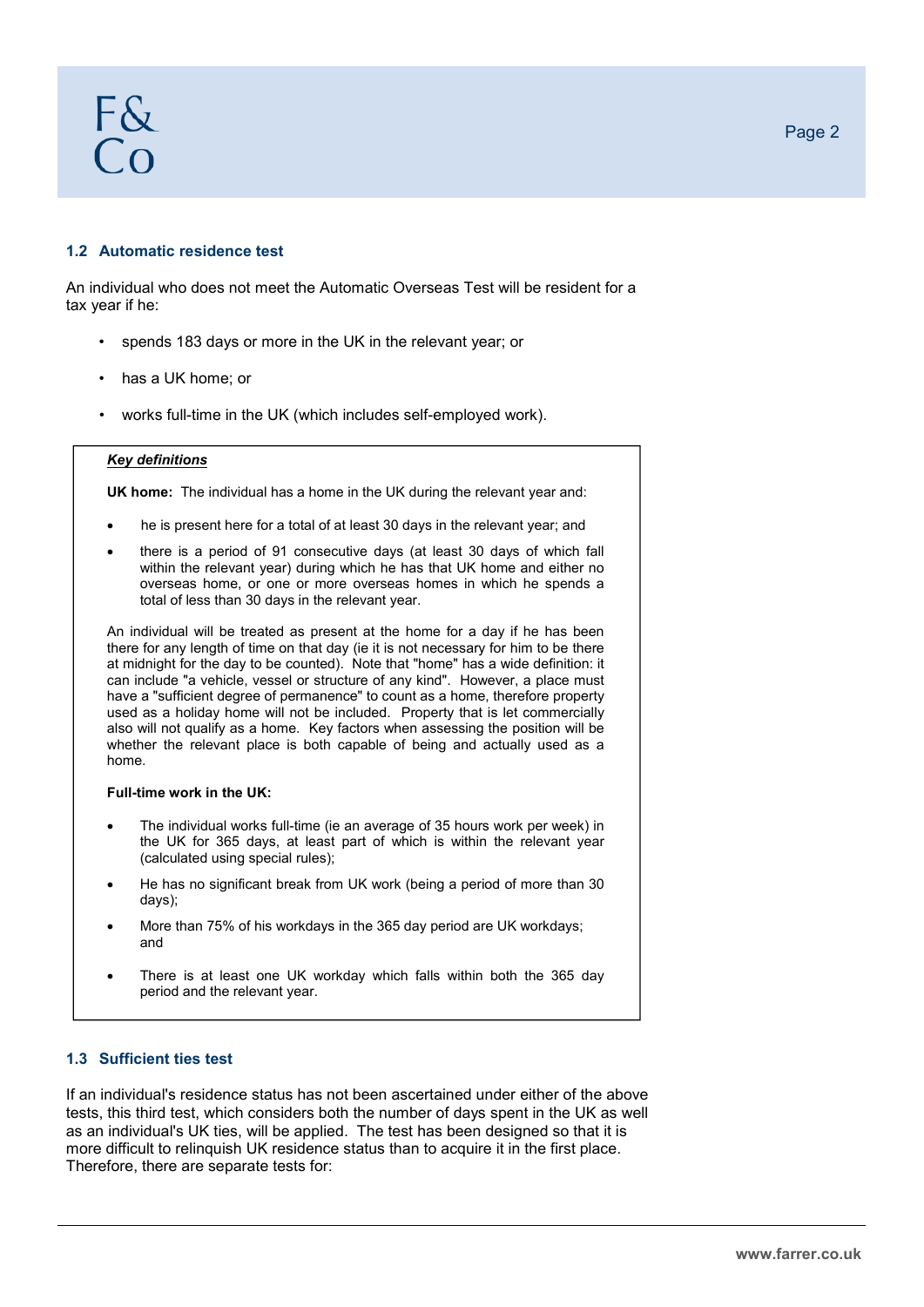### *Arrivers* - defined as individuals not resident in any of the three previous tax years; and

#### *Leavers* - defined as individuals resident in one or more of the three previous tax years.

The test is structured so that the more UK ties that a person has, the fewer days he can spend in the UK without becoming resident (see the table below).

| Days spent in UK      | Number of UK ties which<br>lmake Arrivers resident | Number of UK ties which<br>lmake Leavers resident |
|-----------------------|----------------------------------------------------|---------------------------------------------------|
| Less than 16 days     | Always non-resident                                | Always non-resident                               |
| 16 - 45 days          | Always non-resident                                | 4 UK ties or more                                 |
| 46 - 90 days          | l4 UK ties                                         | 3 UK ties or more                                 |
| 91 – 120 days         | 3 UK ties or more                                  | 2 UK ties or more                                 |
| 121 – 182 days        | l2 UK ties or more                                 | 1 UK tie or more                                  |
| Greater than 182 days | Always resident                                    | Always resident                                   |

### **The following UK ties are relevant for both Arrivers and Leavers:**

**Family** - the individual has a UK resident spouse, civil partner (or common law equivalent) or child under 18 years in the relevant year. It should be noted that:

- a child does not represent a family tie if the individual sees the child in the UK for fewer than 61 days in total in the relevant year (a day including part days, as well as whole days, spent with the child); and
- a child who is resident due to being in the UK for full-time education in the UK will not be treated as a family tie if that child spends fewer than 21 days in the UK outside term-time in the relevant year.

**Accommodation** – the individual has a place to live in the UK which is available to him for a continuous period of at least 91 days during the relevant year (although an interval of fewer than 16 days during which the accommodation is not available will be disregarded) and he spends at least one night there in that year. However, he is allowed to stay at the home of a close relative (which does not include a spouse or child under 18 years) for less than 16 nights without it being regarded as available accommodation. Note that accommodation can be "available" to an individual even if he is not the owner and UK holiday homes and temporary retreats are included in the definition. However, short stays at hotels will not usually constitute an accommodation tie.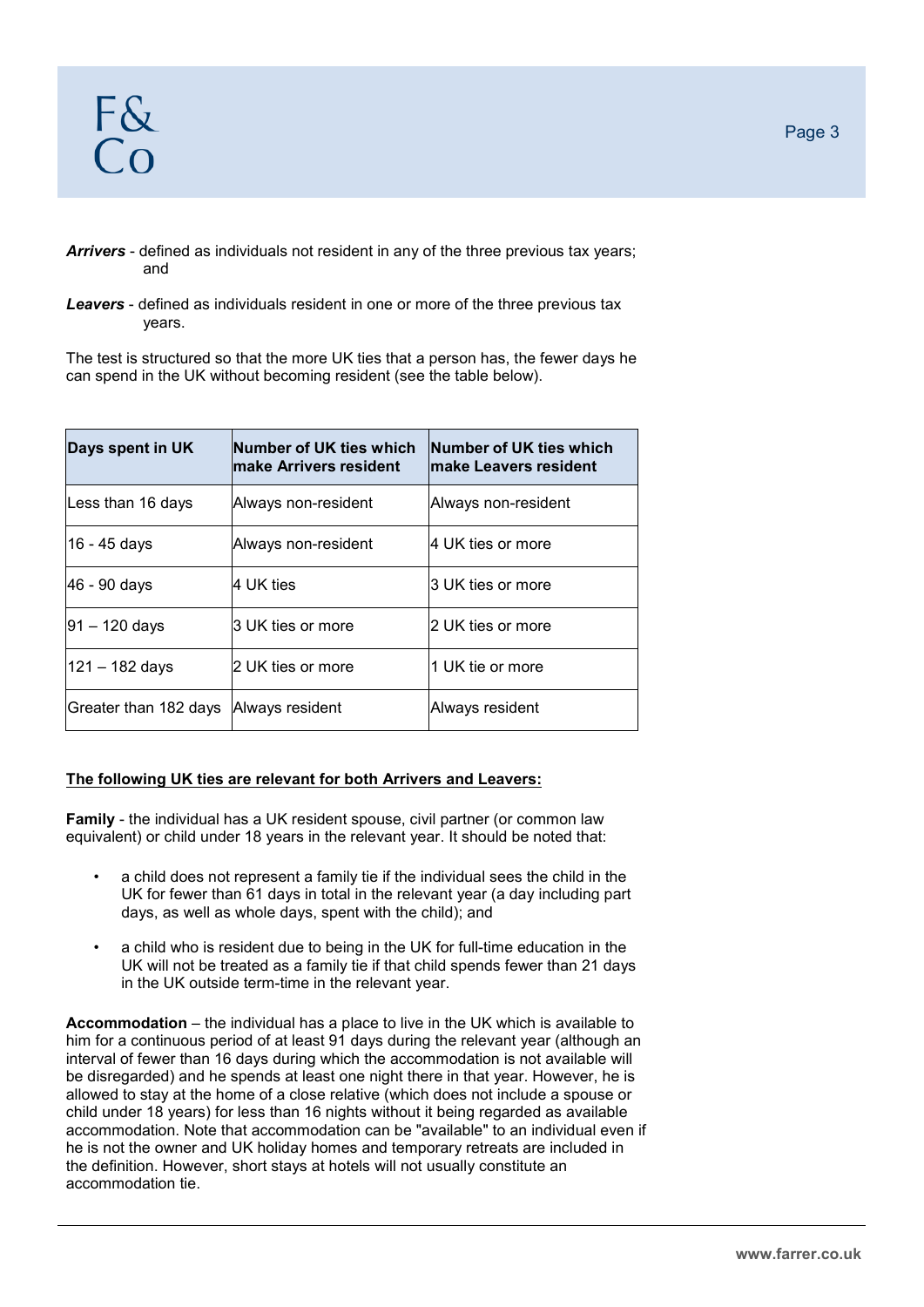**Work** - the individual works in the UK (including self-employed work) for a total of 40 days or more for more than 3 hours a day. This includes tax-deductible travel and training time that is work-related and paid for by the employer.

**90 days** - the individual has spent more than 90 days in the UK in either or both of the previous two tax years.

#### Leavers also have the following additional UK tie:

**Country** – the individual spends more days in the UK than in any other single country.

#### **Abolition of ordinary residence**

The concept of ordinary residence has been abolished from 6 April 2013 in order to simplify the residence rules. In particular, the withdrawal of ordinary residence status will mean that:

- the remittance basis is now available only for non-UK domiciliaries; and
- the transfer of assets abroad rules may become relevant for individuals who were not affected by these provisions previously because they were resident but not ordinarily resident.

#### **Overseas workday relief**

Prior to 6 April 2013, overseas workday relief allowed individuals who were resident but not ordinarily resident in the UK and who carried out employment duties partly in the UK and partly overseas, to benefit from the remittance basis on foreign earnings. This relief has been placed on a statutory footing from 6 April 2013 for non-UK domiciled individuals arriving in the UK who have been non-UK resident for the previous three tax years. The new relief applies for a fixed period of up to the first three years of residence, but only is available for individuals coming to the UK from 6 April 2013. Those who are already here will be subject to existing treatment.

#### **Split-year treatment**

Split year treatment (which allows an individual to be treated as non-UK resident for part of the tax year) is now restricted, broadly, to where an individual:

- a) starts to work full-time overseas (or accompanies a spouse or partner who is working full-time overseas); or
- b) leaves the UK to live abroad, moving his home there within six months of his departure and not returning to the UK for more than 15 days for the rest of the relevant tax year; or
- c) comes to the UK to live here and his only home is in the UK; or
- d) comes to work full-time in the UK; or
- e) comes to the UK after leaving to work abroad (or accompanies a spouse or partner coming to the UK after leaving to work abroad); or
- f) acquires a home in the UK and continues to be resident in the UK in the next tax year.